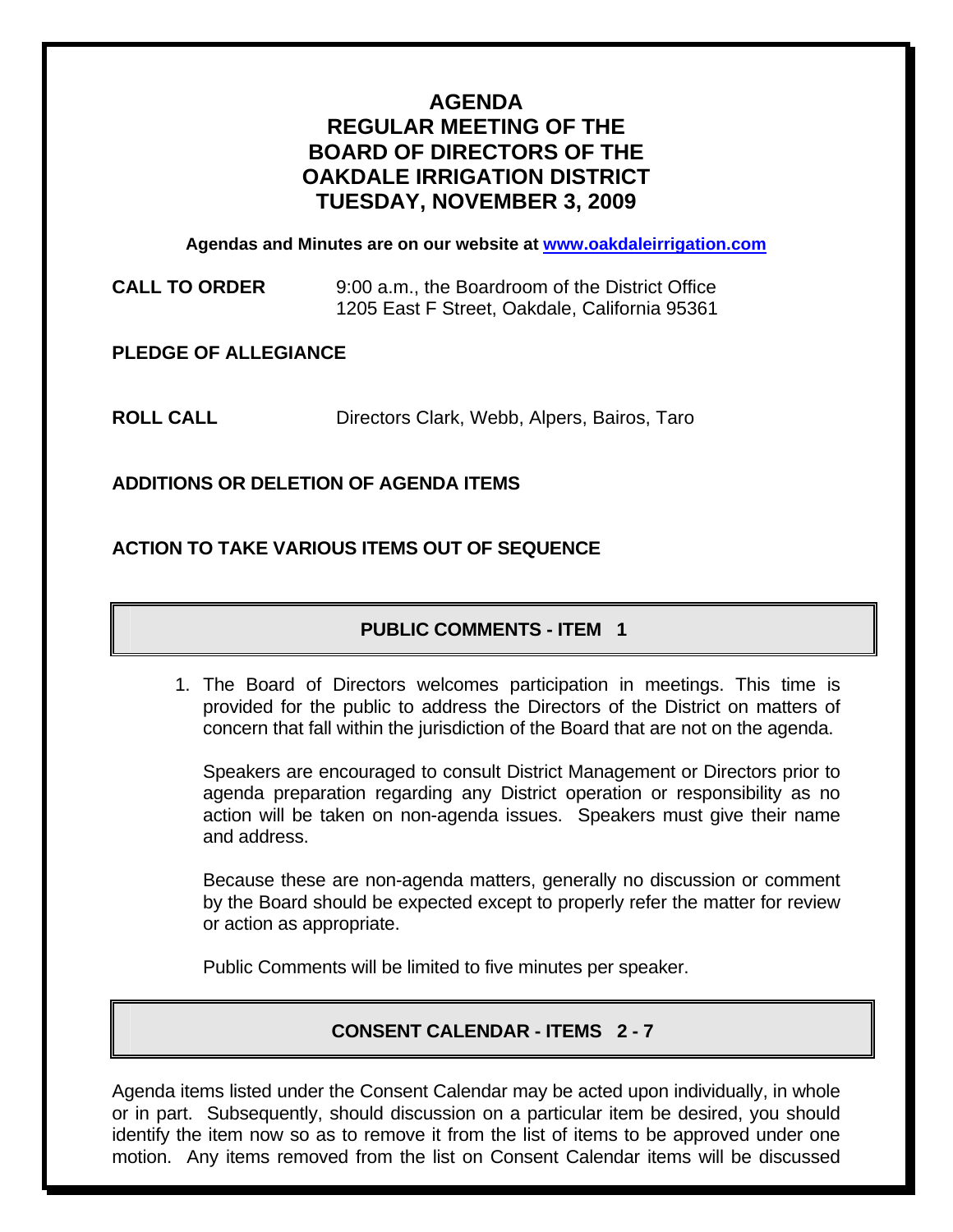and acted upon individually following action on the remaining Consent Calendar items if so moved.

- 2. Approve the Board of Directors' **Minutes of the Regular Meeting of October 20, 2009 and Resolution Nos. 2009-54 and 2009-55**
- 3. Approve **Oakdale Irrigation District Statement of Obligations**
- 4. Approve **Assignment of Capital Work Order Numbers**
- 5. Approve **Renewal of Membership Dues and/or Contributions for Various Organizations for 2010 (California Water Awareness Campaign and ACWA)**
- 6. Approve **Selection of NWRA California Caucus Ballot for 2010-2011 Term**
- 7. Approve **General Services Agreements for Various Vendors and Contractors (I. J. Larsen Pumps, Inc., Don Pedro Pump, Pacific Truck, W. B. Taylor & Sons, Inc., and Quicksand Express, Inc.)**

#### **ACTION CALENDAR - ITEMS 8 – 15**

- 8. Reconsideration, review and take possible action on the April 21, 2009 Board Agenda Item **Assisting the Oakdale Fire Protection District Fire Department with Programs/Projects that Provide Benefit to Oakdale Irrigation District**
- 9. Review and take possible action on **Resolution Setting Water Delivery Fees for the year 2010**
- 10. Review and take possible action on **Resolution for Charges Related to Irrigation Water Service and Related Fees for the Year 2010**
- 11. Review and take possible action on **Resolution Setting Ag Water System Improvement District Operation and Maintenance Charges and Other Related Charges for the Year 2010**
- 12. Review and take possible action on **Resolution Setting Domestic Water Improvement District Operation and Maintenance Charges and Other Released Charges for 2010**
- 13. Review and take possible action on **Resolution Setting Domestic Water Improvement District Reserve Fund Contributions for 2010**
- 14. Review and take possible action on **Resolution Setting the Improvement District Capital Project Contributions for 2010**
- 15. Review and take possible action to **Designate a Voting Delegate at the**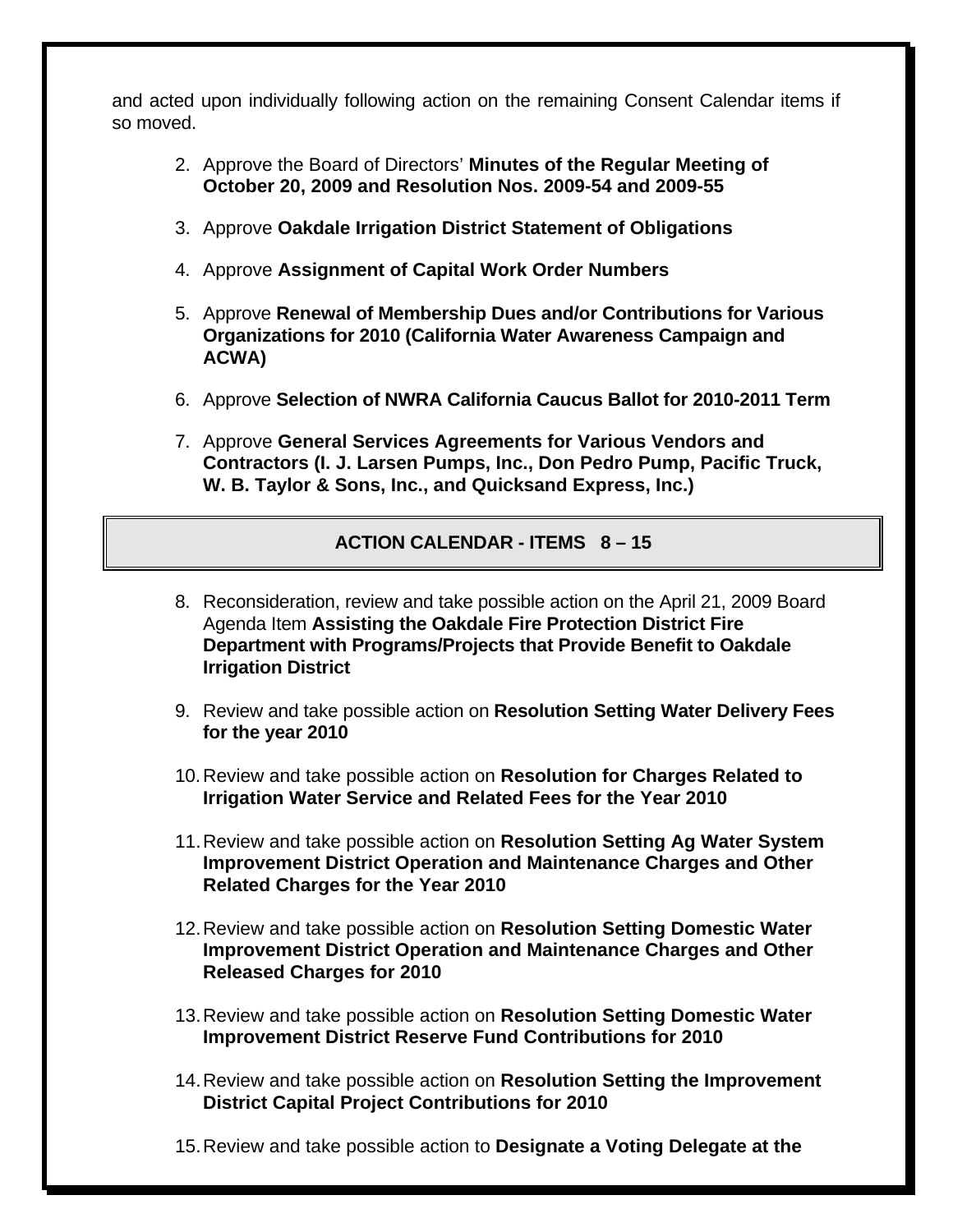#### **ACWA General Session**

#### **DISCUSSION - ITEM 16 – 17**

- 16. Discussion on Issues Concerning the Reinvestment Project Area in Riverbank
- 17. Discussion/Presentation on Quarterly Report for Engineering Services and Current Projects

## **COMMUNICATIONS - ITEM 18**

- 18.**Oral Reports and Comments**
	- A. **General Manager's Report on Status of OID Activities**
	- B. **Committee Reports**

Finance Committee Meeting, Monday, November 2, 2009

- $\geq 2010$  Draft Budget
- ¾ Oakdale Fire Department's Management Proposal for Stanislaus River Corridor
- C. **Directors' Comments/Suggestions**

#### **CLOSED SESSION - ITEM 19**

19. Closed Session to discuss the following:

- **A.** *Government Code* **§54957.6** Conference with Labor Negotiator Agency Negotiator: General Manager Unrepresented Employee Organization: Exempt Management, Supervisory Exempt, Confidential Employees, and Operations Employees
- **B.** *Government Code* **§54956.9 Existing Litigation** (1) Lubbers v. Oakdale Irrigation District
	- (1) *Lubbers v. Oakdale Irrigation District* (2) *Eakin, et al. v. Oakdale Irrigation District* 
		-

#### **OTHER ACTION – ITEM 20**

20. Adjournment:

A. The next Regular Board Meeting of the **Oakdale Irrigation District Board of Directors** is scheduled for **Tuesday, November 17, 2009 at 9:00 a.m.** in the board room at 1205 East F Street, Oakdale, CA.